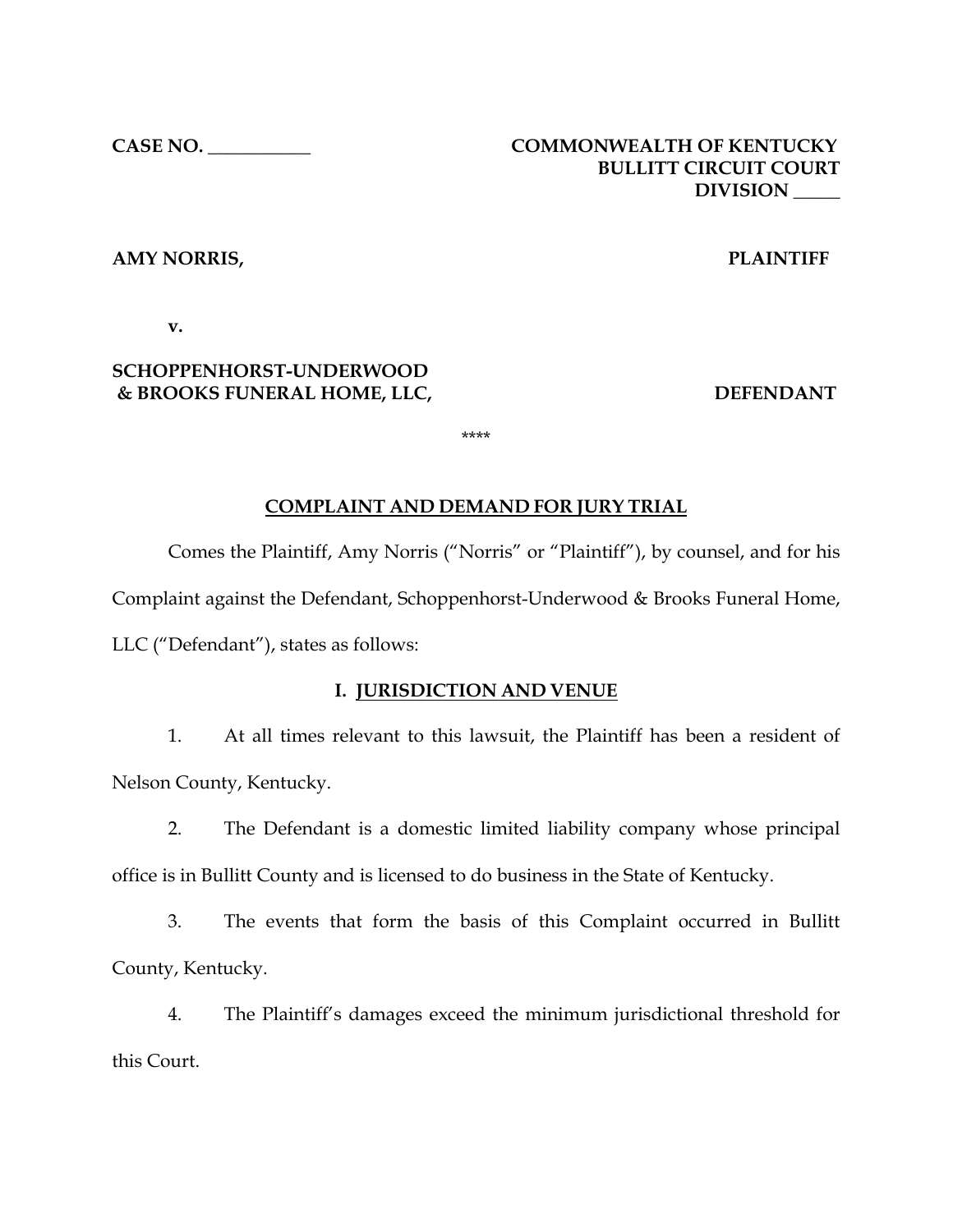#### **II. FACTUAL ALLEGATIONS**

5. Norris began working for the Defendant in September 2010 as a Funeral Director.

6. Norris served as Vice President from 2013 to 2016.

7. Norris served as President from 2016 to the time her employment was terminated.

8. Norris reported to Ben Underwood, Defendant's owner.

9. At all relevant times, Norris met or exceeded Defendant's legitimate performance expectations.

10. In early March 2020, the Centers for Disease Control ("CDC") issued a warning to limit gatherings to less than fifty people due to the rapid spread of COVID-19.

11. On March 11, 2020, Governor Beshear advised that all community gatherings should be cancelled or postponed and that the citizens and businesses of the Commonwealth follow the CDC guidance limiting social gatherings to less than fifty people. He also encouraged all business to allow employees to work from home if at all possible.

12. On or about March 15, 2020, Norris contacted the Kentucky Coronavirus Hotline to get guidance on the proper operation of the funeral home given the limitations placed on social gatherings. She was informed to follow the guidelines to limit gatherings to fifty people or less.

2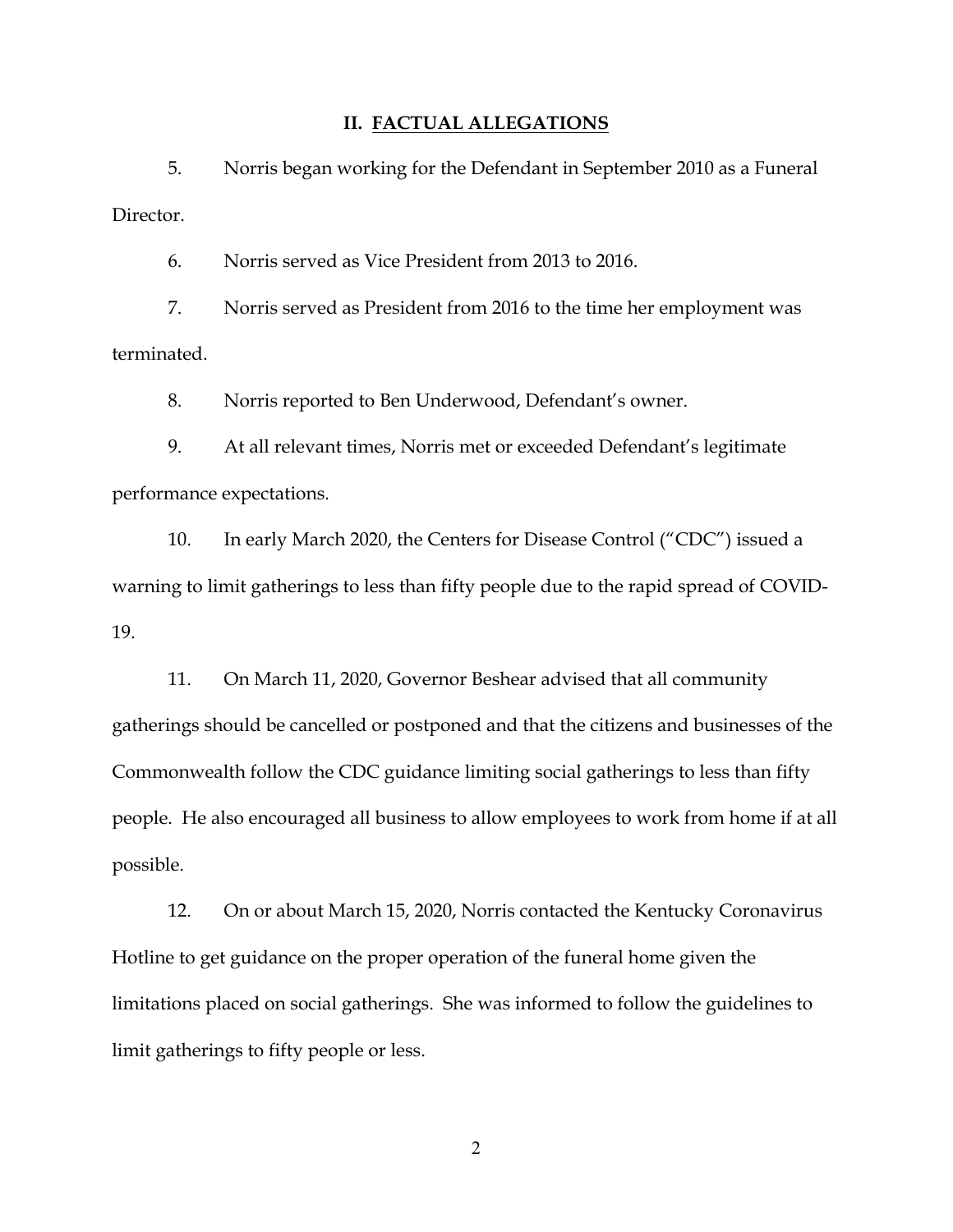13. On March 16, 2020, Norris held a staff meeting to discuss how to safely conduct funeral services in compliance with the public directives to minimize gatherings and other measures to help prevent the spread of COVID-19.

14. During the meeting, Underwood became agitated with Norris. As the staff brainstormed ways to conduct services in compliance with the public mandates, Underwood angrily asked, "What are we going to do, tell people to leave? Or send them to a competitor?"

15. Later that evening, President Trump issued guidance for the American People to follow the directions of their State and Local Authorities. Further, he recommended limiting gatherings to less than 10 people.

16. On March 17, 2020, Governor Beshear issued an executive order that closed all public facing businesses that encourage public congregations or that by the nature of their service to the public cannot comply with the CDC guidelines concerning social distancing.

17. On that same date, Underwood informed Norris that he would not be implementing any of the suggestions from the staff meeting. He noted that he would not limit the size of gatherings or even implement more frequent cleaning and disinfecting.

18. Instead, in that same meeting, Underwood informed Norris that she would no longer be President of Defendant and that her employment was terminated.

### **III. CAUSES OF ACTION**

19. Norris hereby incorporates by reference paragraphs one (1) through

3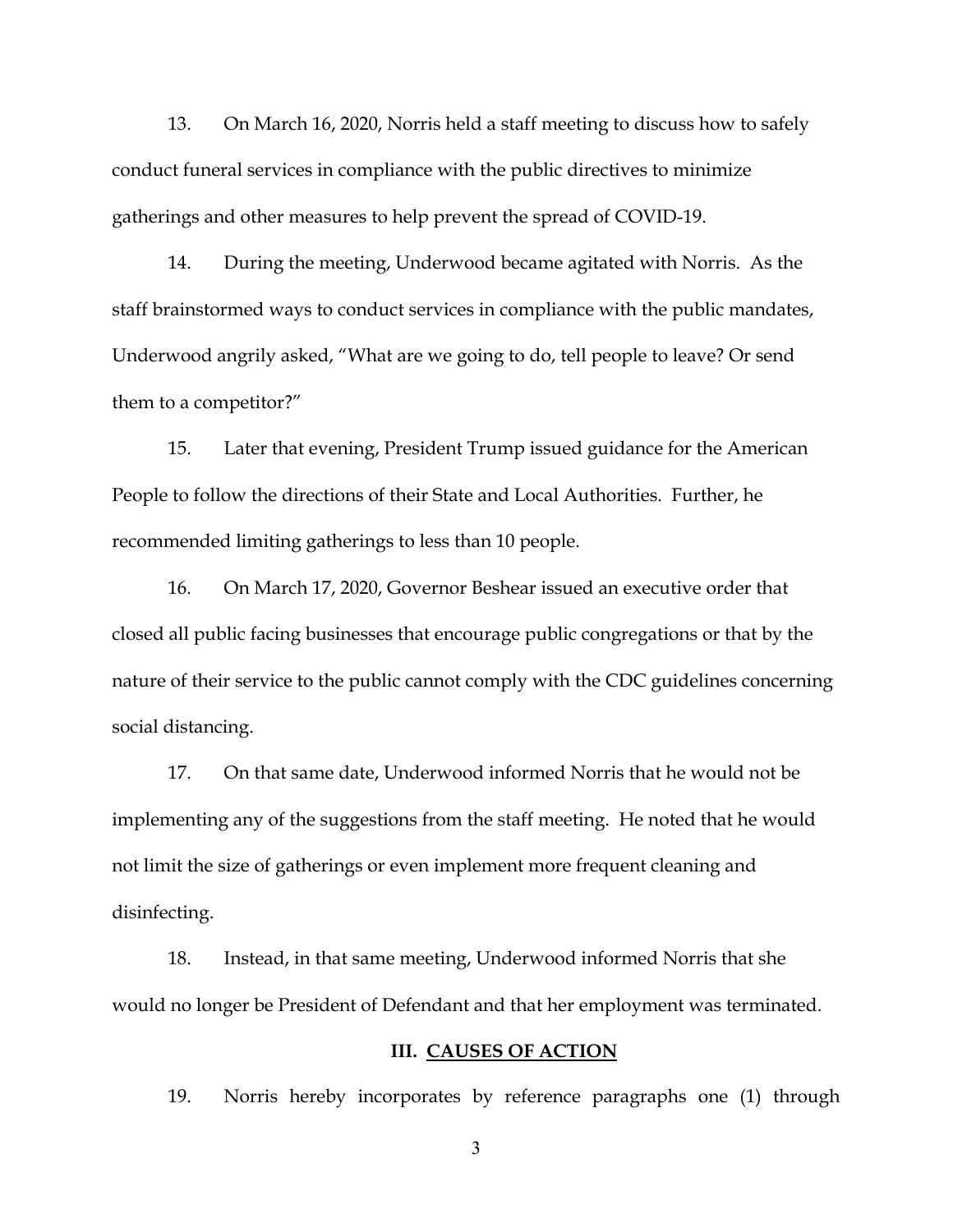eighteen (18) as if the same were set forth at length herein.

20. Defendant terminated Norris for attempting to comply with a public mandate to implement measures to slow the spread of COVID-19.

21. Defendant's actions were intentional, malicious, and done with reckless disregard for Norris's legally protected rights.

22. Norris has suffered damages as a result of Defendant's actions.

#### **IV. REQUESTED RELIEF**

WHEREFORE, Plaintiff, Amy Norris, respectfully requests that this Court enter judgment in her favor and award her the following relief:

1. Reinstate Norris to the position, salary and seniority level she would have enjoyed but for Defendant's unlawful actions; and/or payment to Norris of front pay in lieu thereof;

2. All wages, compensation, and other monetary loss suffered as a result of Defendant's unlawful actions;

3. Compensation for any and all other damages suffered as a consequence of Defendant's unlawful actions;

4. Compensatory damages;

5. Costs and attorney's fees incurred as a result of bringing this action;

6. Pre- and post-judgement interest on all sums recoverable; and

7. All other legal and/or equitable relief this Court sees fit to grant.

4